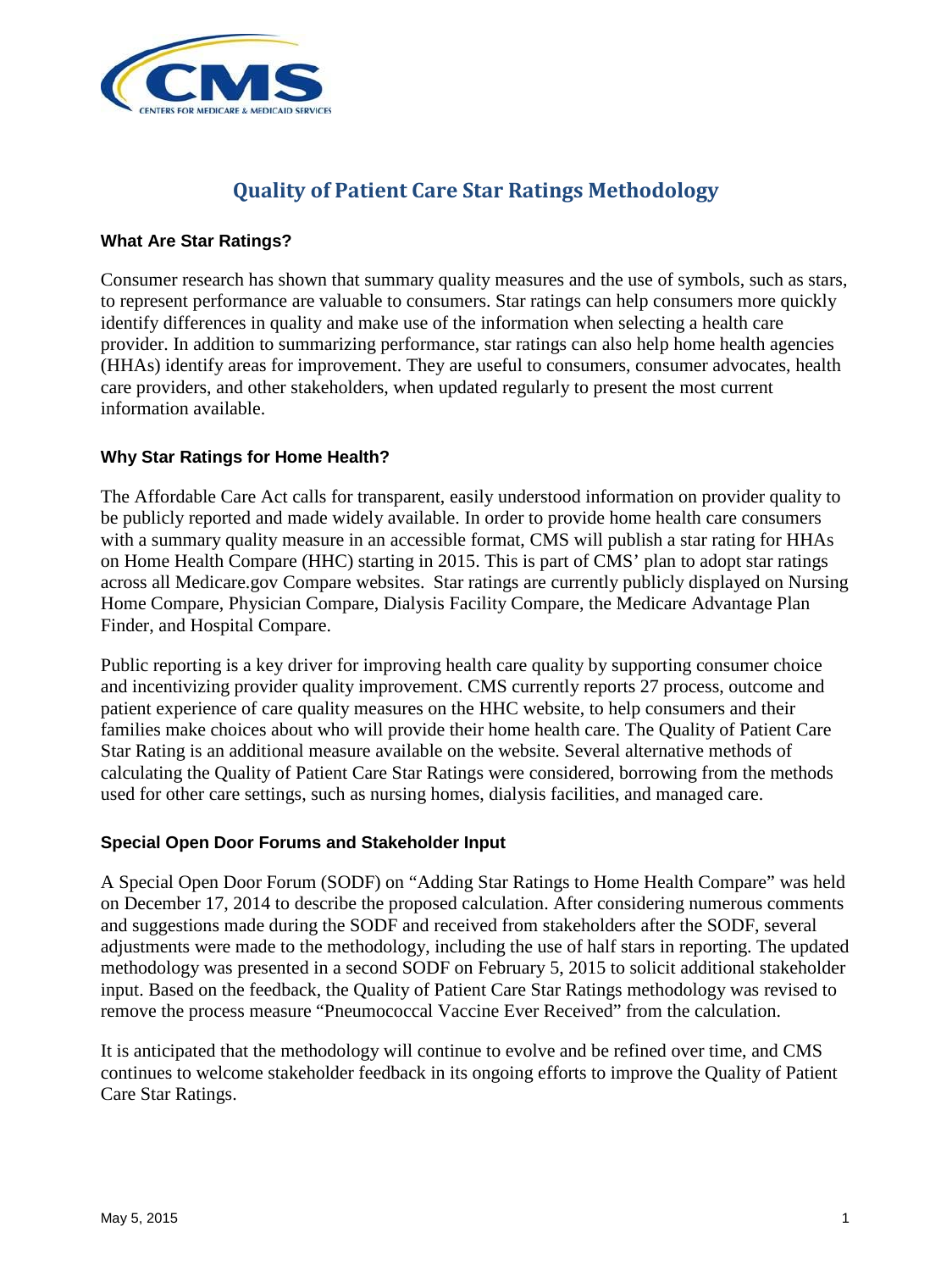

### **Selecting Measures for Inclusion in the Quality of Patient Care Star Ratings**

The Quality of Patient Care Star Ratings methodology includes 9 of the 27 currently reported process and outcome quality measures. Measures included in star rating calculation were chosen based on the following criteria:

- 1. The measure should apply to a substantial proportion of home health patients, and have sufficient data to report for a majority of HHAs.
- 2. The measure should show a reasonable amount of variation among home health agencies, and it should be possible for a HHA to show improvement in performance.
- 3. The measure should have high face validity and clinical relevance.
- 4. The measure should be stable and not show substantial random variation over time.

Based on these criteria, the measures below were selected for inclusion. Appendix A provides more detail about the measure selection process.

| <b>Process Measures</b>                                                                                                                                                            | <b>Outcome Measures</b>                                                                                                                                                                                           |
|------------------------------------------------------------------------------------------------------------------------------------------------------------------------------------|-------------------------------------------------------------------------------------------------------------------------------------------------------------------------------------------------------------------|
| 1. Timely Initiation of Care<br>Drug Education on all Medications<br>2.<br>Provided to Patient/Caregiver<br>Influenza Immunization Received for<br>3.<br><b>Current Flu Season</b> | 4. Improvement in Ambulation<br>5. Improvement in Bed Transferring<br>6. Improvement in Bathing<br>7. Improvement in Pain Interfering With Activity<br>8. Improvement in Dyspnea<br>9. Acute Care Hospitalization |

#### **Which HHAs Receive Quality of Patient Care Star Ratings?**

All Medicare-certified HHAs are eligible to receive an Quality of Patient Care Star Rating. HHAs must have at least 20 complete quality episodes for a measure for it to be reported on HHC. (Completed episodes are paired start or resumption of care and end of care OASIS assessments. To be counted, the episode end date must be within the 12-month reporting period regardless of admission date.) For a star rating to be calculated, an HHA must have reported data for 5 of the 9 measures used in the calculation.

#### **Reporting Period**

Quality of Patient Care Star Ratings will be published on HHC starting July 2015. The ratings will incorporate OASIS quality measurement data from episodes ending January 1, 2014 through December 31, 2014. For the Acute Care Hospitalization measure, claims data from October 1, 2013 to September 30, 2014 will be used. Quality of Patient Care Star Ratings will be updated each quarter thereafter using a rolling 12-month reporting period.

#### **Quality of Patient Care Star Ratings Calculation**

The methodology for calculating the Quality of Patient Care Star Ratings is based on a combination of individual measure rankings and the statistical significance of the difference between the performance of an individual HHA on each measure (risk-adjusted, if an outcome measure) and the performance of all HHAs. Each HHA's quality measure scores are compared to the national agency median, and its rating is adjusted to reflect the differences relative to other agencies' quality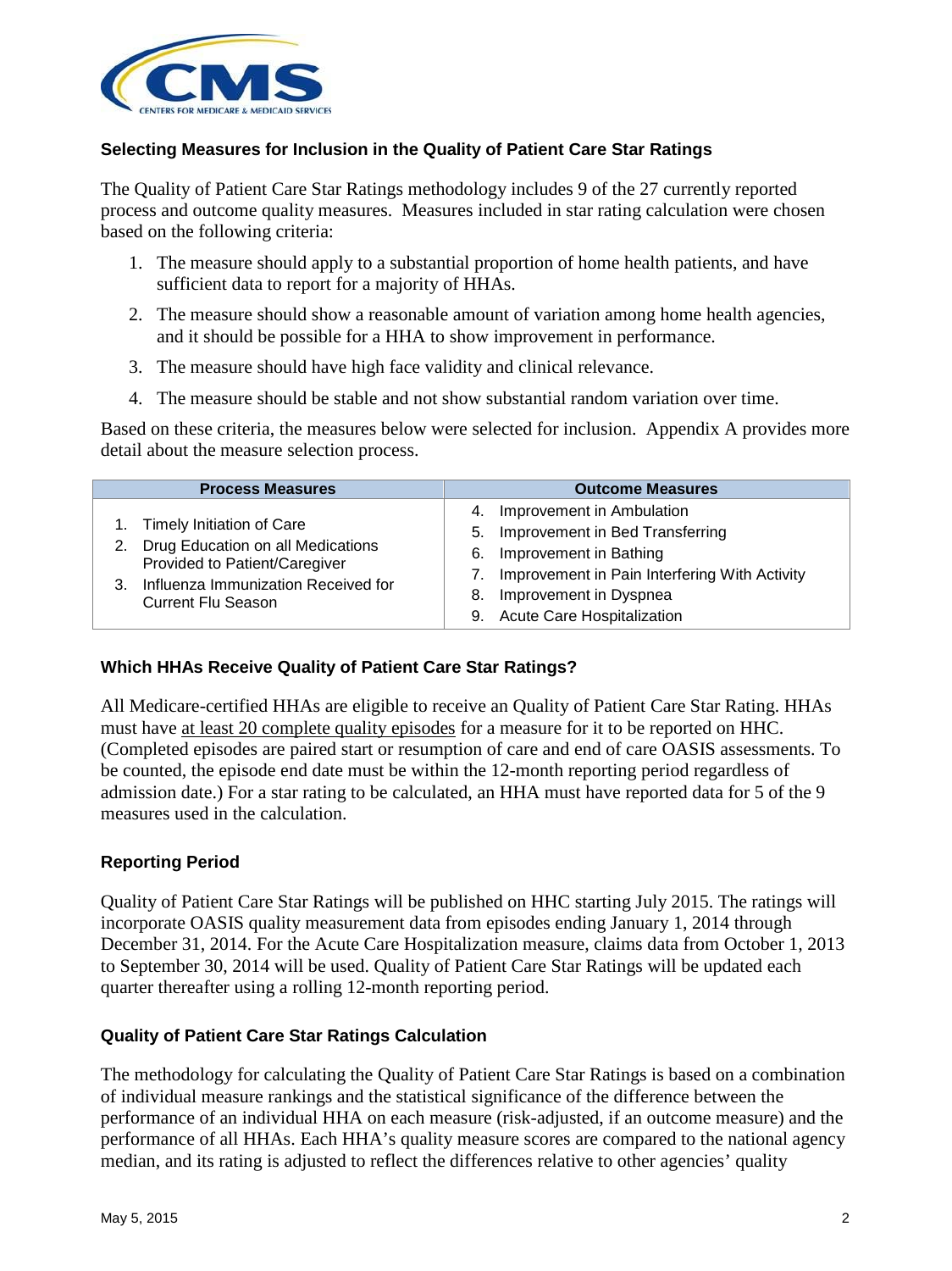

measure scores. These adjusted ratings are then combined into one overall rating that summarizes agency performance across all 9 individual measures.

The specific steps are as follows:

- 1. First, all HHAs' scores on each of the 9 quality measures are sorted low to high and divided into 10 approximately equal size groups (deciles) of agencies. [1](#page-2-0) For all measures, except acute care hospitalization, a higher measure value means a better score.
- 2. Each HHA's score on each measure is then assigned its decile location, e.g. bottom tenth, top tenth, etc., as a preliminary rating. Each decile is assigned an initial rating from 0.5 to 5.0 in 0.5 increments (e.g., 0.5, 1.0, 1.5, 2.0, etc.)
- 3. The initial rating is then adjusted according to the statistical significance of the difference between the agency's individual quality measure score and the national agency median for that quality measure. Because all the measures are proportions (e.g., proportion of patients who improved in getting in and out of bed), the calculation uses a binomial significance test.
	- If the agency's initial rating for a measure is anything other than a  $2.5$  or  $3$  (the two middle decile categories), and the binomial test of the difference yields a probability value greater than .05 (meaning that the difference between the agency score and the national agency median is not is considered statistically significant), the initial rating is adjusted to the next half star level closer to the middle categories. The results of this transformation are referred to as the "adjusted ratings."
- 4. To obtain one overall score for each HHA, the adjusted ratings are averaged across the 9 measures and rounded to the nearest 0.5. An overall star rating is then assigned to each agency so that ratings will range from 1.0 to 5.0 in half star increments (see table below). Thus, there are 9 star categories, with 3.0 stars being the middle category in this distribution.

| <b>Overall score after averaging</b><br>across QMs and rounding<br>to the nearest half star | <b>Quality of Patient</b><br><b>Care Star Rating</b> |
|---------------------------------------------------------------------------------------------|------------------------------------------------------|
| 4.5 and 5.0                                                                                 | 5.0                                                  |
| 4.0                                                                                         | 4.5                                                  |
| 3.5                                                                                         | 4.0                                                  |
| 3.0                                                                                         | 3.5                                                  |
| 2.5                                                                                         | 3.0                                                  |
| 2.0                                                                                         | 2.5                                                  |
| 1.5                                                                                         | 2.0                                                  |
| 1.0                                                                                         | 1.5                                                  |
| 0.5                                                                                         |                                                      |

 $\overline{a}$ 

<span id="page-2-0"></span>The cut points for the deciles are generated in SAS® using the RANK procedure.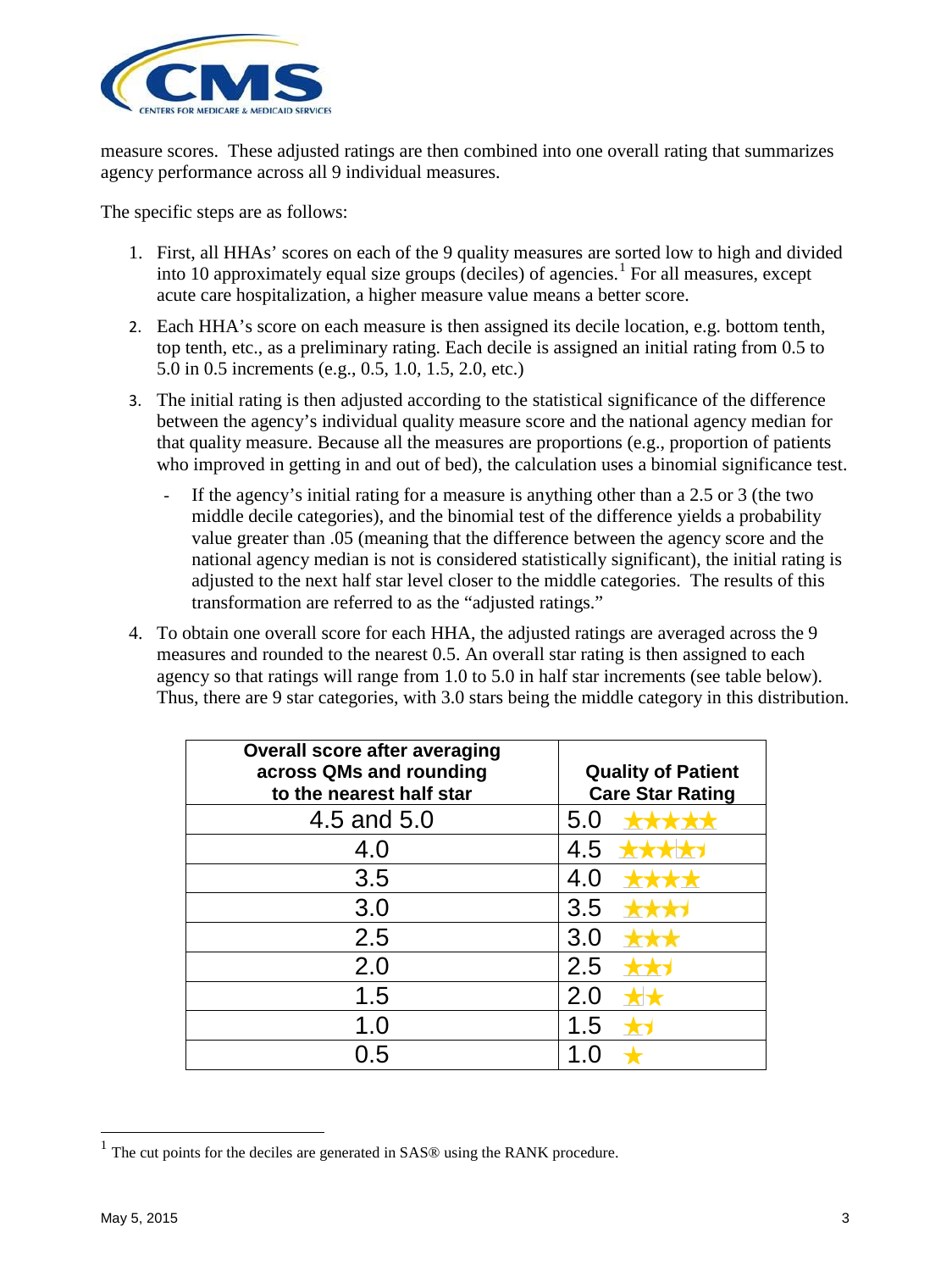

## **Distribution of the Quality of Patient Care Star Ratings Across HHAs**

The Quality of Patient Care Star Ratings methodology was applied to the HHC data for Calendar Year 2013. Only agencies that had data for at least 20 episodes for at least 5 of the 9 measures were included in the analysis. Table 1 shows the distribution of ratings across all HHAs when the methodology was applied. The percent of agencies with an overall rating of 1 star is less than 1 percent, while the percent of HHAs receiving 5 stars is over 2.5 percent. Fewer than 25 percent of agencies fall into the middle star category of 3 (23.11%), with an approximately equal percentage (22.77%) receiving 3.5 stars.

| Table 1: Distribution of Overall Quality of Patient Care Star Ratings Using CY 2013 Data |  |  |
|------------------------------------------------------------------------------------------|--|--|
|                                                                                          |  |  |

| <b>Quality of Patient</b><br><b>Care Star Rating</b> | <b>Percent</b> |  |  |  |
|------------------------------------------------------|----------------|--|--|--|
| $\bigstar$                                           | 0.06           |  |  |  |
|                                                      | 1.95           |  |  |  |
|                                                      | 9.02           |  |  |  |
|                                                      | 16.75          |  |  |  |
| ***                                                  | 23.11          |  |  |  |
| ***                                                  | 22.77          |  |  |  |
| ***                                                  | 15.38          |  |  |  |
|                                                      | 8.41           |  |  |  |
|                                                      | 2.55           |  |  |  |

Appendix B provides information about the stability of Quality of Patient Care Star Ratings over time when the methodology is applied to successive years of historical data

#### **Frequently Asked Questions**

CMS continues to welcome stakeholder comments and suggestions on the Quality of Patient Care Star Ratings methodology. A "Frequently Asked Questions" document is posted on the CMS website (*http://www.cms.gov/Medicare/Quality-Initiatives-Patient-Assessment-Instruments/HomeHealthQualityInits/HHQIHomeHealthStarRatings.html*) and will be updated as additional questions are received.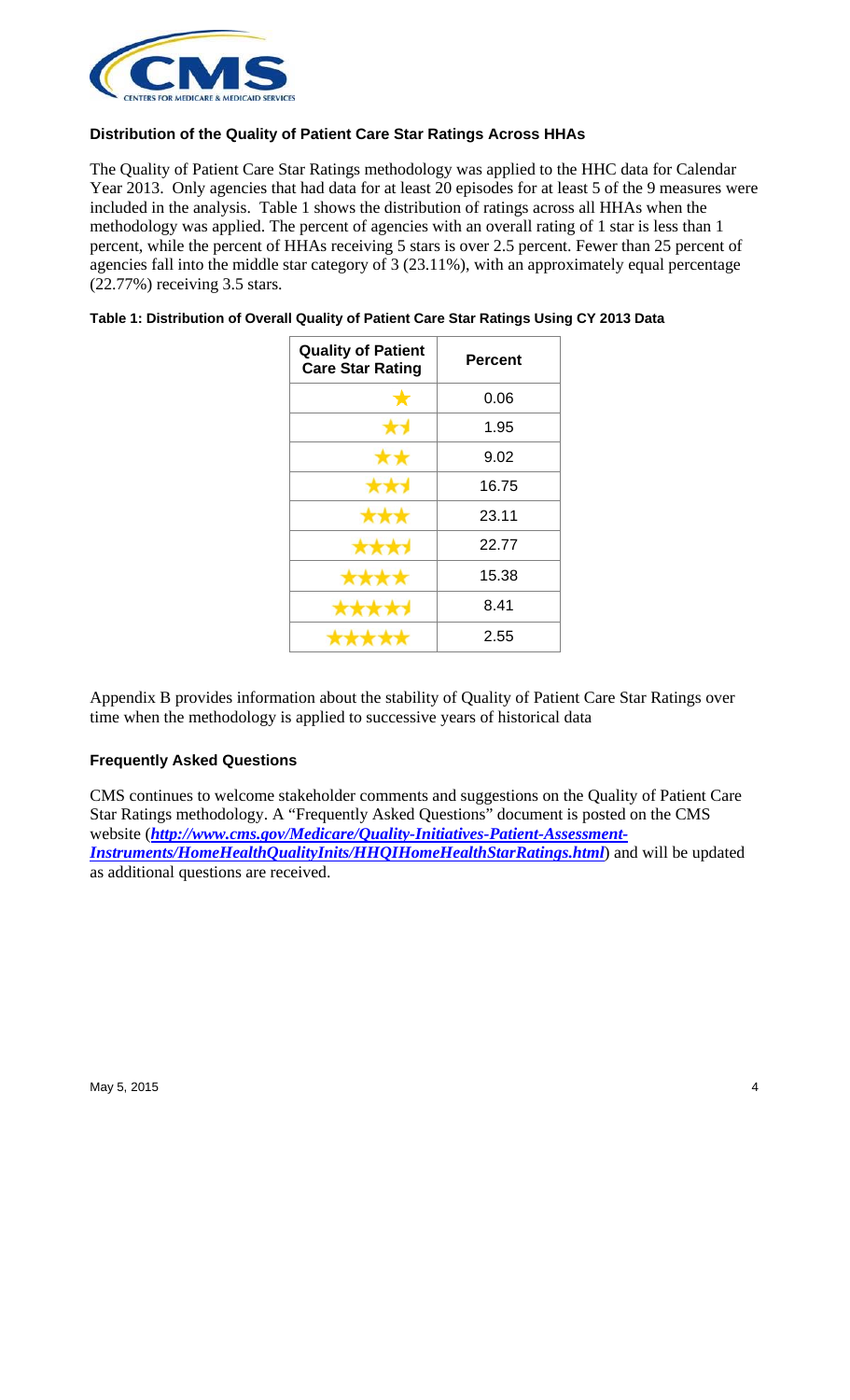

#### **Appendix A: Evaluation of Measures for Inclusion in the Quality of Patient Care Star Ratings Calculation**

Twenty-two of the 27 measures currently reported on HHC were considered for inclusion in the Quality of Patient Care Star Ratings. The criteria used to evaluate measures for inclusion in the calculation were:

- 1. applicability to a substantial proportion of home health patients, and reported for a majority of HHAs;
- 2. a reasonable amount of variation among HHAs, and potential for improvement in performance;
- 3. face validity and clinical relevance; and
- 4. stability over time.

Table A.1 lists the 22 potential measures for inclusion with the following relevant statistics: the number of HHAs with data in CY2013; the number of patient episodes of care for which each measure is applicable; national rates and distribution among HHAs; and stability as measured by the correlation of HHA scores between CY2012 and CY2013.

Most of the candidate measures met the criteria of applicability to the home health population and ability to report for most HHAs. One process measure, "Heart Failure Symptoms Addressed," and one outcome measure, "Surgical Wound Healing," did not meet an acceptable threshold for these criteria.

The criteria of variability in performance and opportunity to show improvement was assessed by comparing the  $20<sup>th</sup>$  percentile and  $80<sup>th</sup>$  percentile columns, as shown in Table A.1. Of the thirteen process measures, eight had very little room for improvement, as indicated by an average HHA rate of ninety-five percent or more, a similarly high  $20<sup>th</sup>$  percentile value and an  $80<sup>th</sup>$  percentile value of 100 percent. The process measure, "Foot Care and Education for Patients with Diabetes," was almost as "topped out" as the other eight measures, and was marginal with respect to the number of home health agencies with enough data to report. Based on the combination of criteria, this measure was also eliminated from consideration.

Although the OASIS-based outcome measure "Improvement in Oral Medication Management" was not topped out, it showed a lower rate of improvement than the remaining outcome measures. This measure was ultimately excluded since it also showed weaker face validity than the remaining outcome measures (for example, cognitively impaired patients who appropriately rely on a caregiver for oral medication management may not show improvement in the measure).

After applying the first three measure selection criteria, the remaining measures included four process measures, five OASIS-based outcome measures, and two claims-based utilization outcome measures. To apply the final criterion, stability over time, we correlated HHA scores of these remaining measures (shown in the last column of Table A.1) for calendar years 2012 and 2013. All of the remaining measures showed positive correlations between 2012 scores and 2013 scores, and the correlations for the process and OASIS-based outcome measures were all in the .60 to .80 range. Based on this, all four process measures and five OASIS-based outcome measures were proposed for inclusion in Quality of Patient Care Star Ratings. After stakeholders expressed concern over the inclusion of two vaccine measures in the ratings calculation (and representing 20% of the measures used,) one process measure (Pneumococcal Vaccine Ever Received) was removed. As for the two claims-based measures, the year-to-year correlations were more modest. Only one of these claims-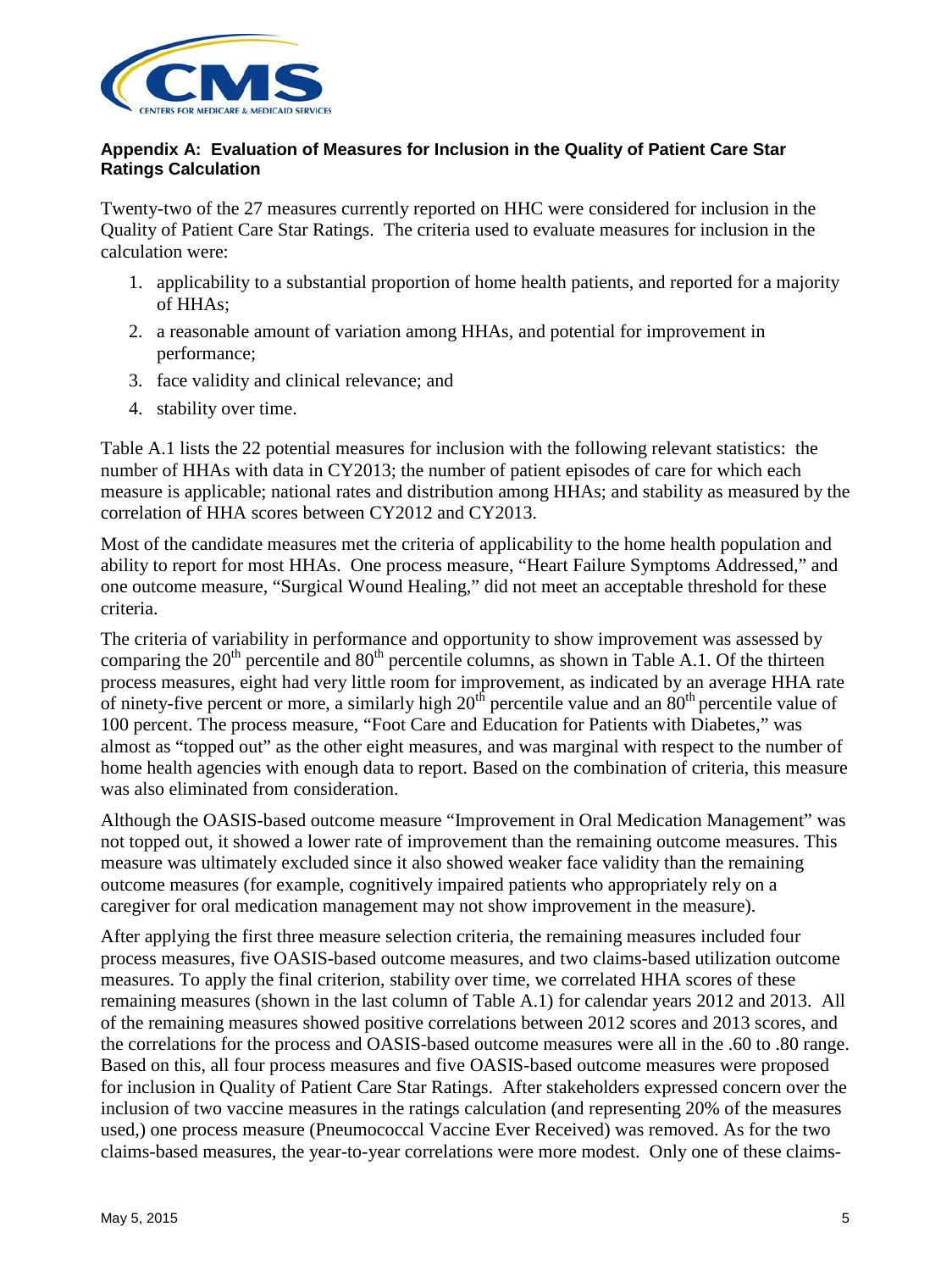

based measures, "Acute Care Hospitalization," was included in the Quality of Patient Care Star Ratings, because reducing potentially avoidable hospital use is an important national policy goal.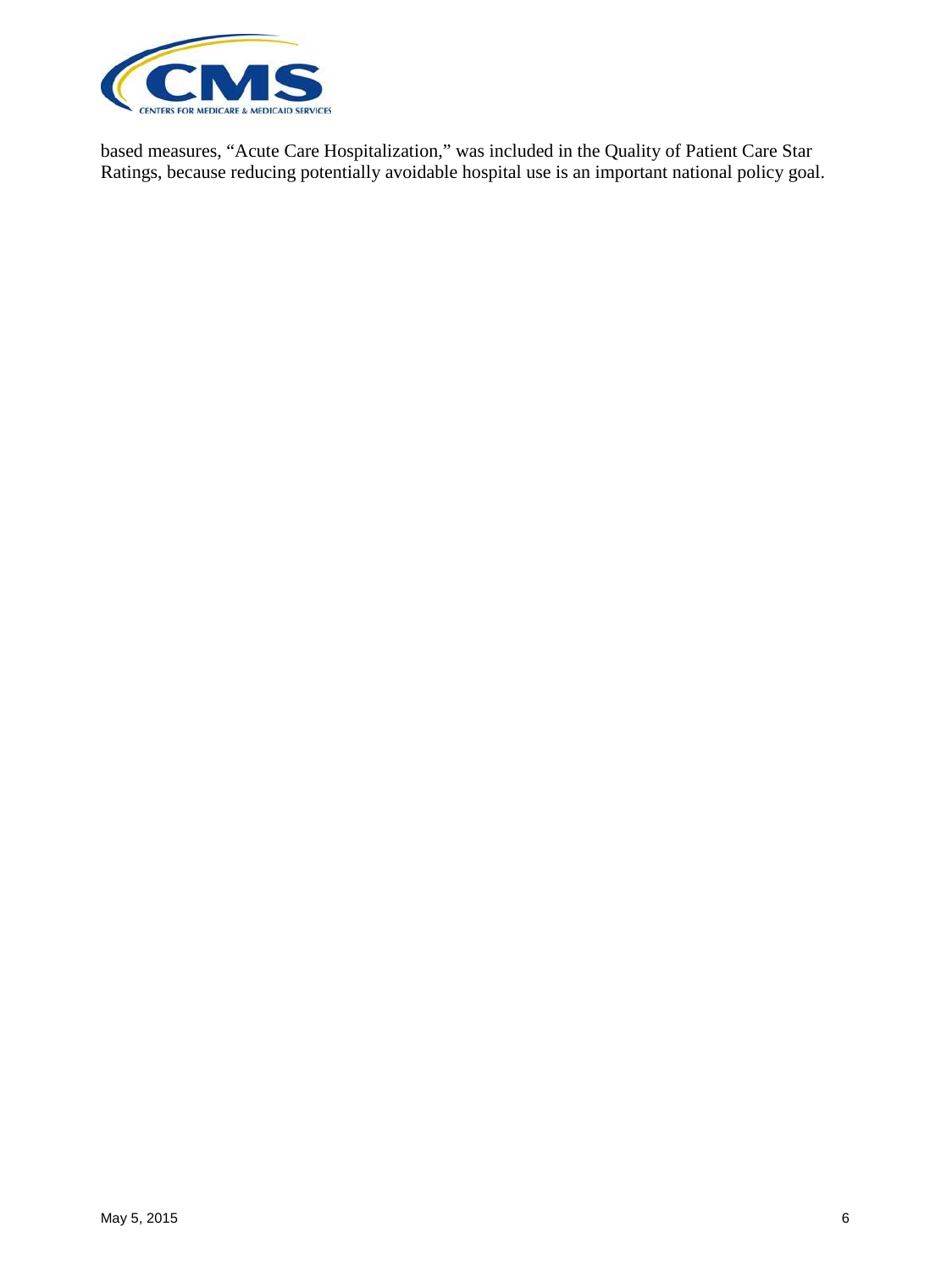

| Table A.1: Characteristics of Home Health Compare Quality Measures <sup>1</sup> |                          |                                    |                        |                           |                    |                    |                                  |  |  |
|---------------------------------------------------------------------------------|--------------------------|------------------------------------|------------------------|---------------------------|--------------------|--------------------|----------------------------------|--|--|
| Home Health Compare Quality Measure                                             | <b>HHAs with</b><br>Data | Episodes of<br>Care<br>(Thousands) | National<br>Rate (Pct) | Median<br><b>HHA Rate</b> | 20th<br>Percentile | 80th<br>Percentile | Correlation<br>2012 with<br>2013 |  |  |
| Timely Initiation of Care <sup>2</sup>                                          | 10,426                   | 6,095                              | 92                     | 93                        | 85                 | 97                 | 0.699                            |  |  |
| Drug Education on all Meds Provided to Pt/Caregiver <sup>2</sup>                | 10,423                   | 6,038                              | 93                     | 96                        | 88                 | 99                 | 0.717                            |  |  |
| <b>Fall Risk Assessment</b>                                                     | 10,240                   | 5,410                              | 98                     | 100                       | 98                 | 100                | 0.468                            |  |  |
| <b>Depression Assessment</b>                                                    | 10,421                   | 6,061                              | 98                     | 99                        | 96                 | 100                | 0.819                            |  |  |
| Influenza Vaccine Received for Current Flu Season <sup>2</sup>                  | 10,047                   | 3,838                              | 72                     | 75                        | 58                 | 86                 | 0.762                            |  |  |
| Pneumococcal Vaccine Ever Received                                              | 10,399                   | 5,940                              | 71                     | 75                        | 51                 | 88                 | 0.787                            |  |  |
| Foot Care and Education for Patients With Diabetes                              | 9,103                    | 2,110                              | 94                     | 97                        | 91                 | 100                | 0.659                            |  |  |
| Pain Assessment                                                                 | 10,438                   | 6,123                              | 99                     | 99                        | 98                 | 100                | 0.751                            |  |  |
| Pain Intervention/Treatment                                                     | 10,223                   | 4,978                              | 98                     | 100                       | 98                 | 100                | 0.685                            |  |  |
| Heart Failure Symptoms Addressed                                                | 4,189                    | 440                                | 98                     | 100                       | 96                 | 100                | 0.391                            |  |  |
| Pressure Ulcer Prevention Intervention                                          | 8,723                    | 2,519                              | 96                     | 99                        | 94                 | 100                | 0.645                            |  |  |
| Pressure Ulcer Prevention in Plan of Care                                       | 8,937                    | 2,621                              | 97                     | 99                        | 96                 | 100                | 0.672                            |  |  |
| Pressure Ulcer Risk Assessment                                                  | 10,438                   | 6,123                              | 99                     | 99                        | 96                 | 100                | 0.786                            |  |  |
| Improvement In Ambulation <sup>2</sup>                                          | 9,562                    | 4,087                              | 61                     | 59                        | 49                 | 67                 | 0.689                            |  |  |
| Improvement In Bed Transferring <sup>2</sup>                                    | 9,389                    | 3,804                              | 57                     | 59                        | 42                 | 64                 | 0.720                            |  |  |
| Improvement In Bathing <sup>2</sup>                                             | 9,625                    | 4,190                              | 67                     | 66                        | 55                 | 75                 | 0.740                            |  |  |
| Improvement In Pain Interfering With Activity <sup>2</sup>                      | 9,486                    | 3,451                              | 68                     | 67                        | 54                 | 79                 | 0.776                            |  |  |
| Improvement In Dyspnea <sup>2</sup>                                             | 9,263                    | 2,996                              | 65                     | 64                        | 46                 | 75                 | 0.787                            |  |  |
| <b>Surgical Wound Healing</b>                                                   | 4,587                    | 689                                | 89                     | 92                        | 86                 | 96                 | 0.544                            |  |  |
| Improvement In Oral Medication Management                                       | 9,134                    | 3,086                              | 51                     | 49                        | 37                 | 58                 | 0.725                            |  |  |
| <b>Emergent Care Without Hospital Admission</b>                                 | 9,301                    | 2,775                              | 12                     | 12                        | 15                 | 9                  | 0.310                            |  |  |
| Acute Care Hospitalization <sup>2</sup>                                         | 9,301                    | 2,775                              | 16                     | 15                        | 18                 | 12                 | 0.220                            |  |  |

1 All statistics apply to calendar year 2013, except for the last two measures, which apply to Q4 2012 – Q3 2013. The correlations are between CY 2012 and CY 2013, except for the last two measures, which are between Q4 2011-Q3 2012 and Q4 2012 – Q3 2013.

2 Measure selected for inclusion in star rating calculation.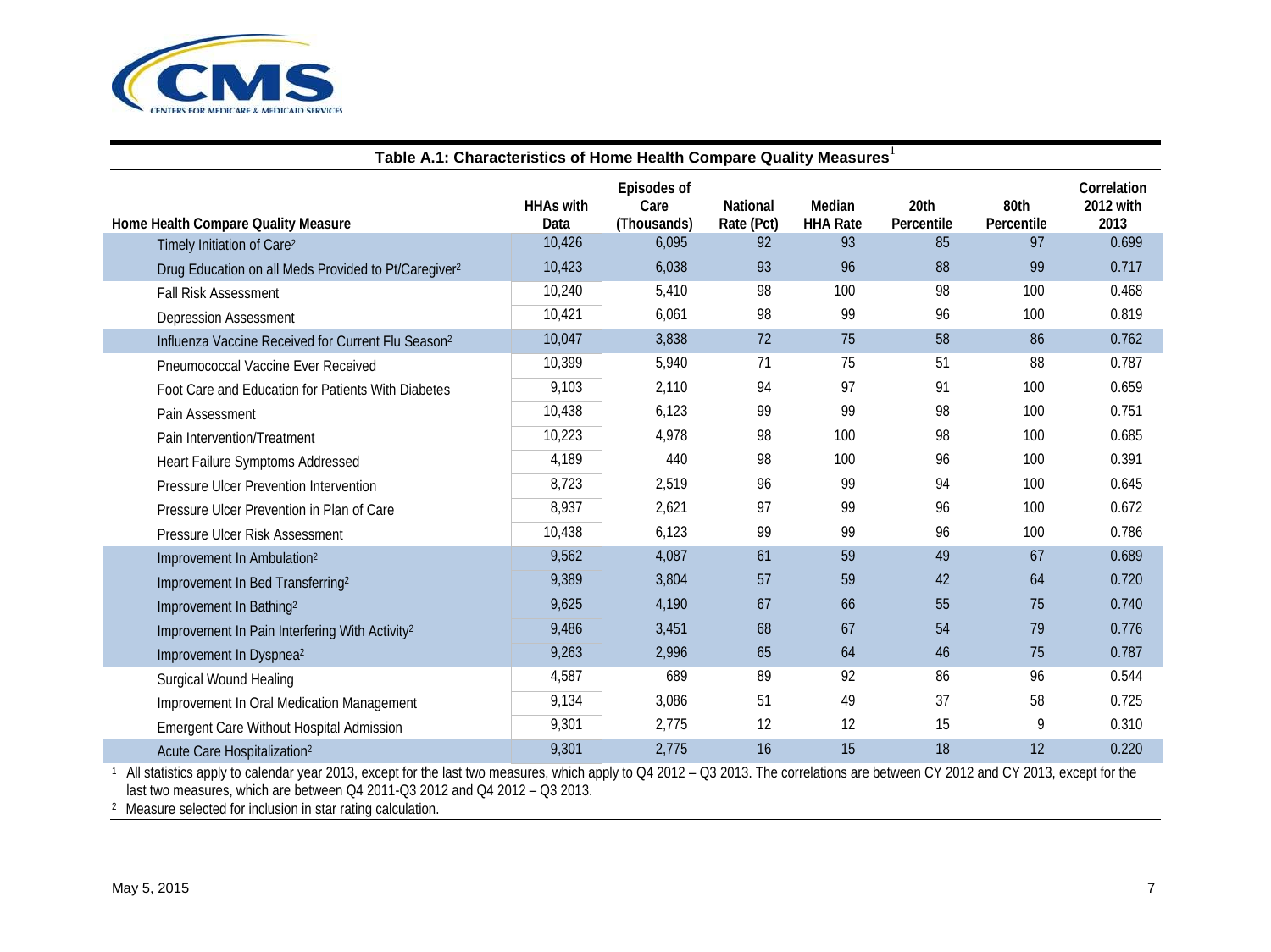

#### **Appendix B: Stability of the Ratings over Time**

To assess the stability of the Quality of Patient Care Star Ratings from year to year, the ratings were also calculated using the HHC data for 2012. A statistical measure of inter-rater agreement (a Kappa coefficient) was used to test the stability of ratings between the two years. Table B-1 below shows the ratings comparison from year to year for those agencies in which ratings could be calculated for both years. Using the current methodology, 42% of HHAs had no change in rating, 44% changed by  $\frac{1}{2}$  star, 11% changed by 1 star, 2% by 1  $\frac{1}{2}$  stars, about 0.6 percent changed by 2 to 3 stars, and no HHAs changed by 3.5 stars or more. The very small number of HHAs that gained or lost two or more stars suggest that the Quality of Patient Care Star Ratings are fairly stable from year to year. The weighted Kappa (which takes into account not only the number of HHAs that change ratings, but also the numerical magnitude of changes) is 0.5603, showing good agreement between the 2012 star ratings and the 2013 Quality of Patient Care Star Ratings.